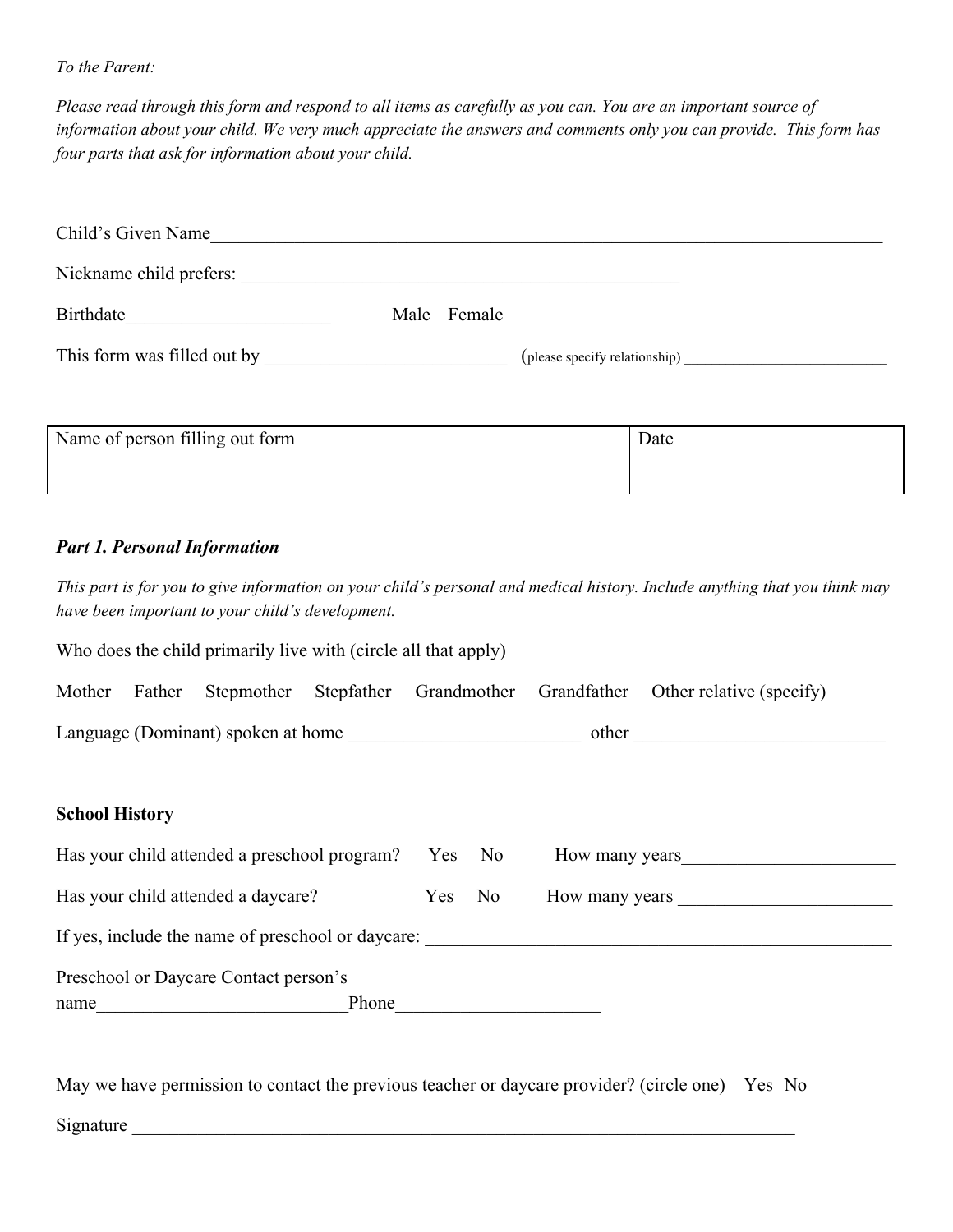## **Home Circumstances**

| How often have you moved in the last 3 years?                                                    |                                     |                   |
|--------------------------------------------------------------------------------------------------|-------------------------------------|-------------------|
| Have any of the following occurred?                                                              |                                     |                   |
| Parents separated or divorced: Yes No                                                            | When? $\frac{2}{\sqrt{2}}$          |                   |
| A death or other major loss Yes No                                                               | $When ? \underline{\qquad \qquad }$ |                   |
| Other major events that may have impacted your child                                             |                                     |                   |
| When not at school, what types of activities does your child choose to do that provide exercise? |                                     |                   |
| What are her/his special interests?                                                              |                                     |                   |
| What characteristics best describe your child's personality? (Please circle all that apply)      |                                     |                   |
| confident<br>restless<br>anxious<br>aggressive<br>loud                                           | uncertain<br>quiet                  |                   |
|                                                                                                  |                                     |                   |
| calm<br>sensitive<br>withdrawn<br>shy                                                            | independent<br>happy                |                   |
| List other people living in your home (if you need more room, please list on a separate page.)   |                                     |                   |
| Name                                                                                             | Relationship                        | <b>Birth Date</b> |
| 1.                                                                                               |                                     |                   |
| 2.                                                                                               |                                     |                   |
| 3.                                                                                               |                                     |                   |
| 4.                                                                                               |                                     |                   |
| 5.                                                                                               |                                     |                   |
| 6.                                                                                               |                                     |                   |
| 7.                                                                                               |                                     |                   |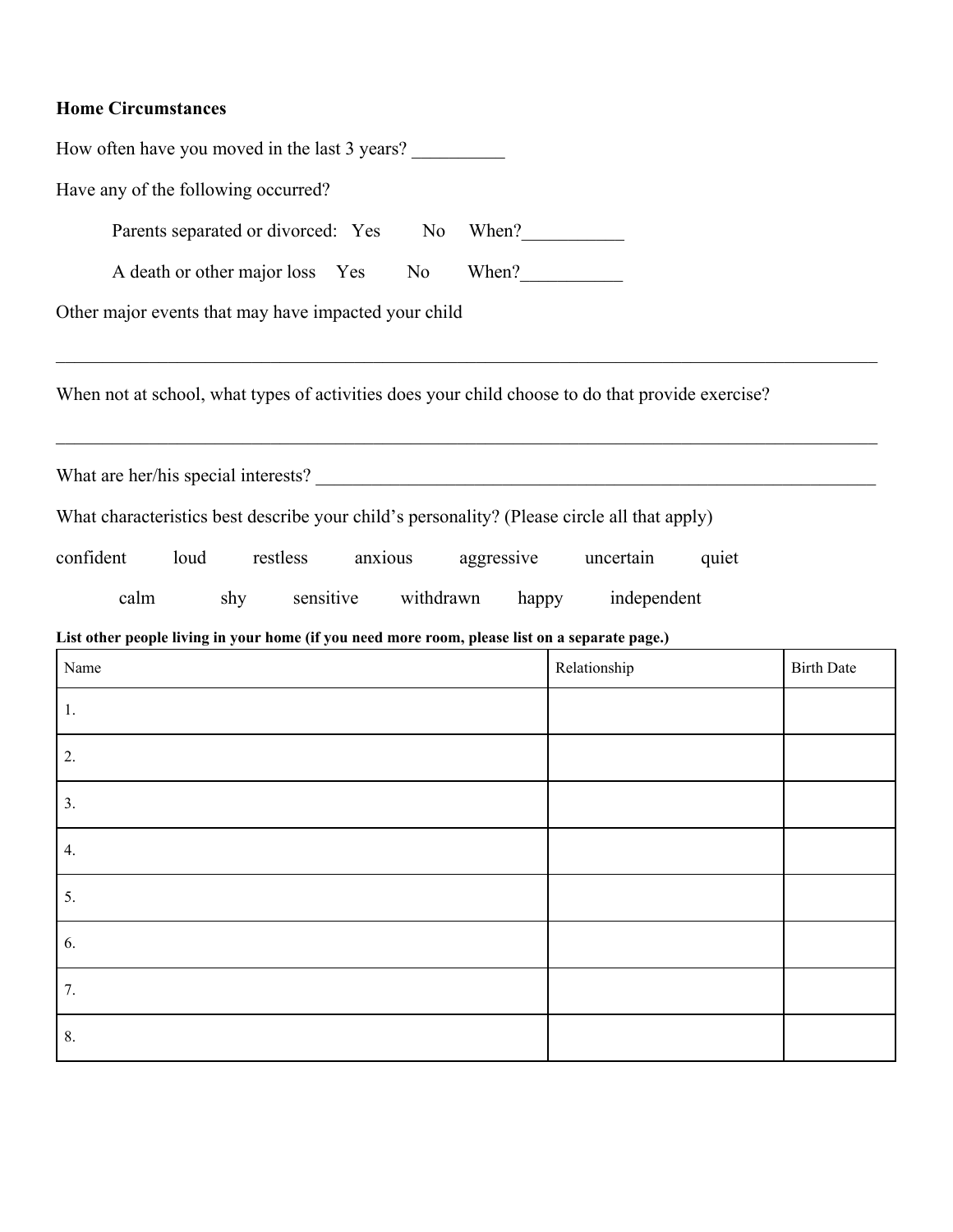# *Part 2. Health Information/ Family History*

| Was pregnancy full-term? Yes No / If no, how many weeks?                         |
|----------------------------------------------------------------------------------|
| Were there any complications during pregnancy, labor, or delivery? Yes No        |
|                                                                                  |
| Has your child ever been hospitalized? Yes<br>N <sub>0</sub>                     |
| Specify issue<br><u>Dates</u>                                                    |
| Child's major current or past physical health issues (if any):                   |
|                                                                                  |
|                                                                                  |
|                                                                                  |
| Has the child ever had a special assessment for: (Please circle if applicable)   |
| Birth-to-Three? Educational exam? Psychological exam?<br>Neurological exam?      |
|                                                                                  |
| Has the child ever experienced a major physical injury or trauma? Yes<br>No.     |
| Specify problem<br>Specify 2012<br>Dates                                         |
| Has the child ever experienced a major psychological trauma?<br>Yes No           |
| Dates                                                                            |
| Has your child had a vision exam in the last year? Yes No / If yes, results      |
| Has your child had a hearing exam in the last year? Yes No / If yes, results     |
| Family History: Did this child's father ever struggle with(check all that apply) |
| Speech and Language Reading Writing Spelling Math Attention Behavior N/A         |
| Did this child's mother ever struggle with (check all that apply)                |
| Speech and Language Reading Uniting Spelling Math Attention Behavior N/A         |
| Did this child's siblings ever struggle with (check all that apply)              |
| Speech and Language Reading Uwriting LSpelling LMath LAttention Behavior LN/A    |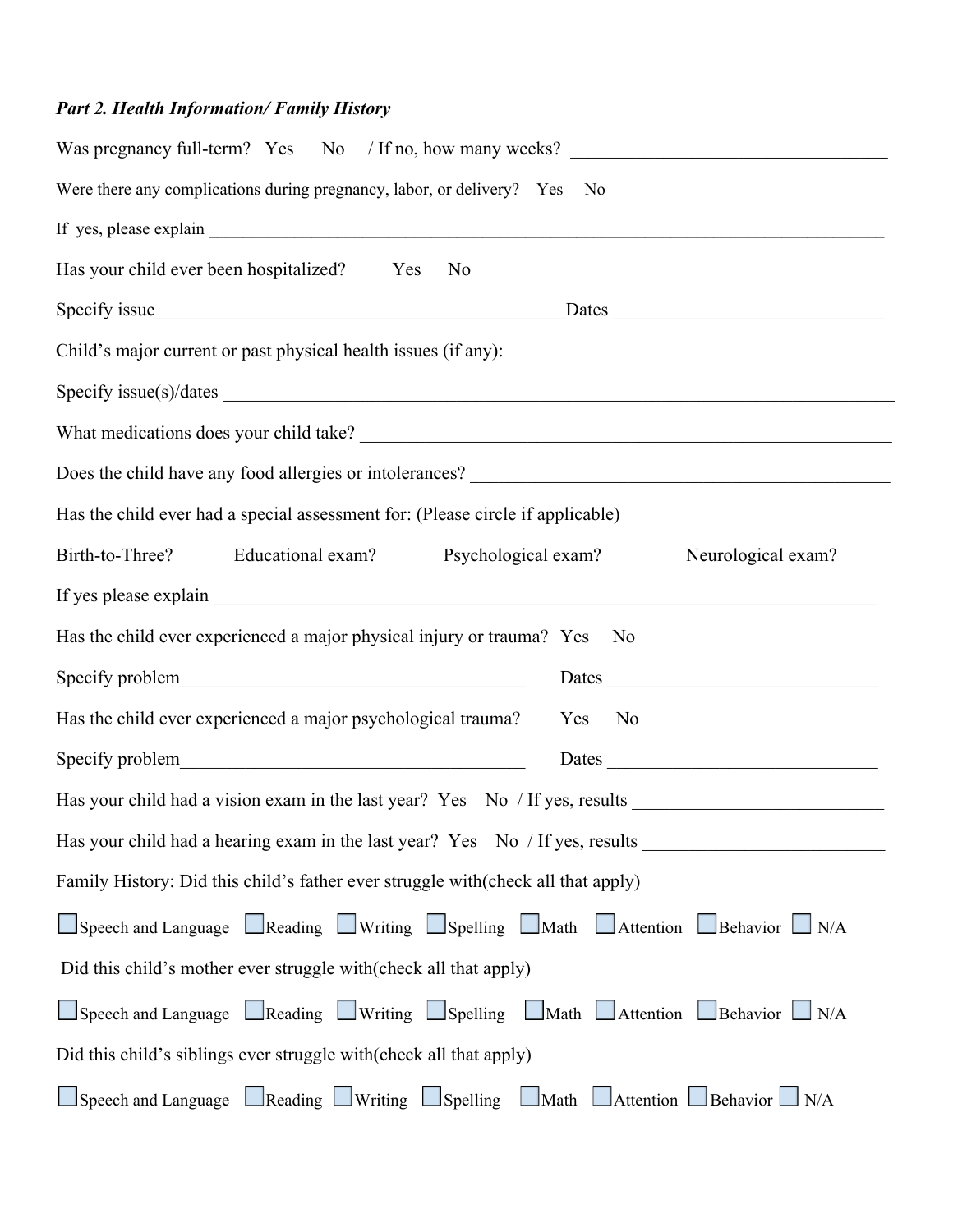### *Part 3. Development*

Did your child acquire the following developmental milestones?:

| <b>Milestone</b>                                  | <b>Early</b> | <b>Within Normal Limits</b> | Late |
|---------------------------------------------------|--------------|-----------------------------|------|
| Crawling                                          |              |                             |      |
| Walking                                           |              |                             |      |
| Speaking first word                               |              |                             |      |
| Speaking in phrases                               |              |                             |      |
| Understandable outside<br>family members by age 3 |              |                             |      |

Does your child enjoy nursery rhymes? Yes No

Can your child identify the letters in their own first name? Yes No

Does your child use word substitutions or mispronounce words i.e. says "Volcano" for "Tornado" or "aminal" for "animal?" Yes No / If yes, please explain

 $\_$  , and the contribution of the contribution of the contribution of the contribution of the contribution of  $\mathcal{L}_\text{max}$ 

| In the past year, did your child have problems with (check all that apply):          |
|--------------------------------------------------------------------------------------|
| $\Box$ Clarity of Speech $\Box$ Understanding Spoken Language $\Box$ Self Expression |
| Now, does your child have problems with (check all that apply):                      |
| $\Box$ Clarity of Speech $\Box$ Understanding Spoken Language $\Box$ Self Expression |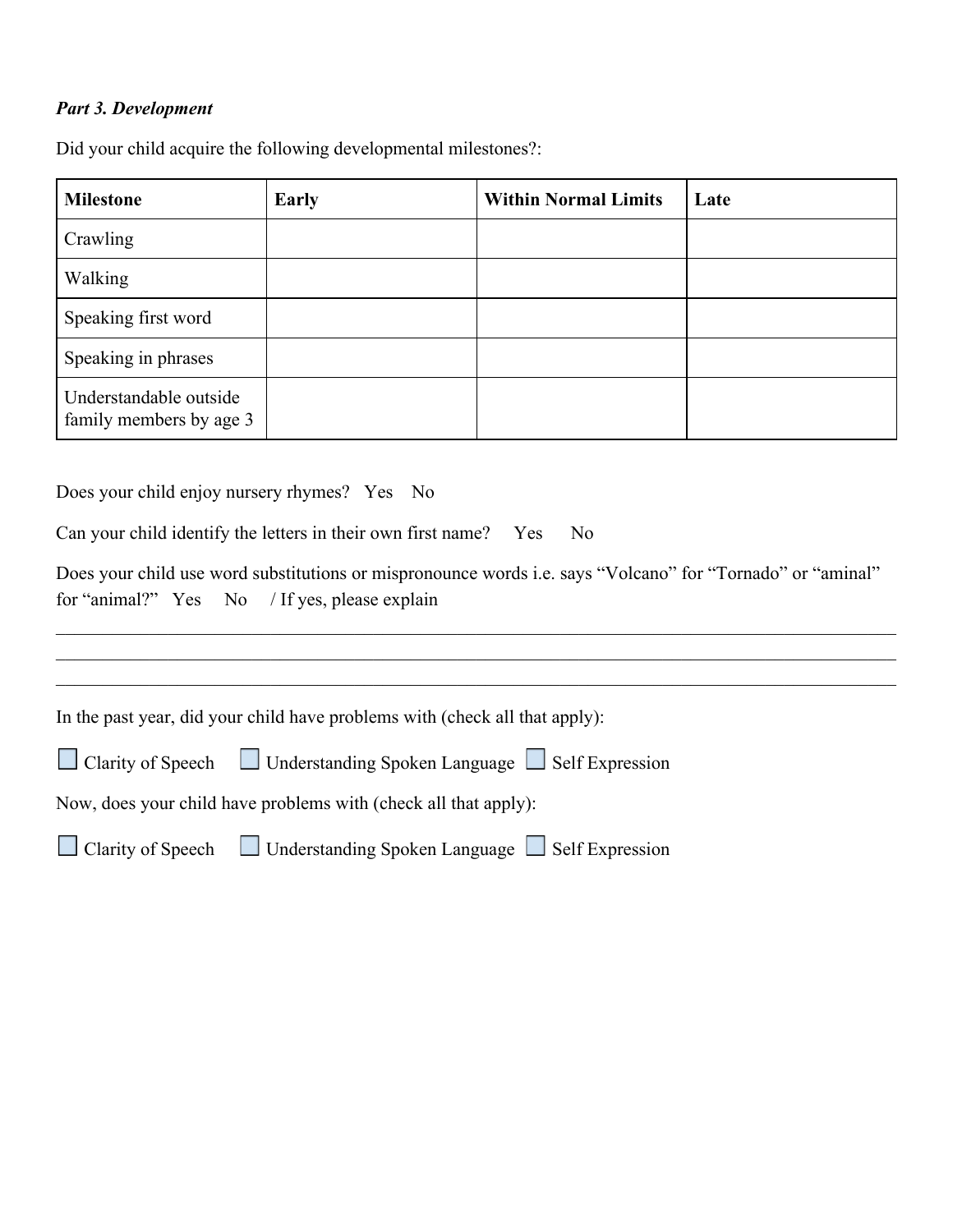Has your child ever had difficulty with the following tasks? A young child's behavior is not the same from day to day. Think of your child's average ability at home, not his or her very best or worst day. Mark each item by putting an X in one of the boxes.

| <b>Task</b>                   | Difficulty in the Past | Difficulty is ongoing | <b>No Difficulties</b> |
|-------------------------------|------------------------|-----------------------|------------------------|
| Jigsaw puzzles                |                        |                       |                        |
| Legos                         |                        |                       |                        |
| Coloring/Drawing              |                        |                       |                        |
| Dressing                      |                        |                       |                        |
| Toileting                     |                        |                       |                        |
| Using cutlery                 |                        |                       |                        |
| Tying shoes                   |                        |                       |                        |
| Catching a ball               |                        |                       |                        |
| Throwing a ball               |                        |                       |                        |
| Climbing stairs               |                        |                       |                        |
| Clumsiness                    |                        |                       |                        |
| Hyperactivity                 |                        |                       |                        |
| Tantrums                      |                        |                       |                        |
| Discipline                    |                        |                       |                        |
| Sleeping                      |                        |                       |                        |
| Eating                        |                        |                       |                        |
| Following verbal instructions |                        |                       |                        |
| Remembering nursery rhymes    |                        |                       |                        |
| Concentration                 |                        |                       |                        |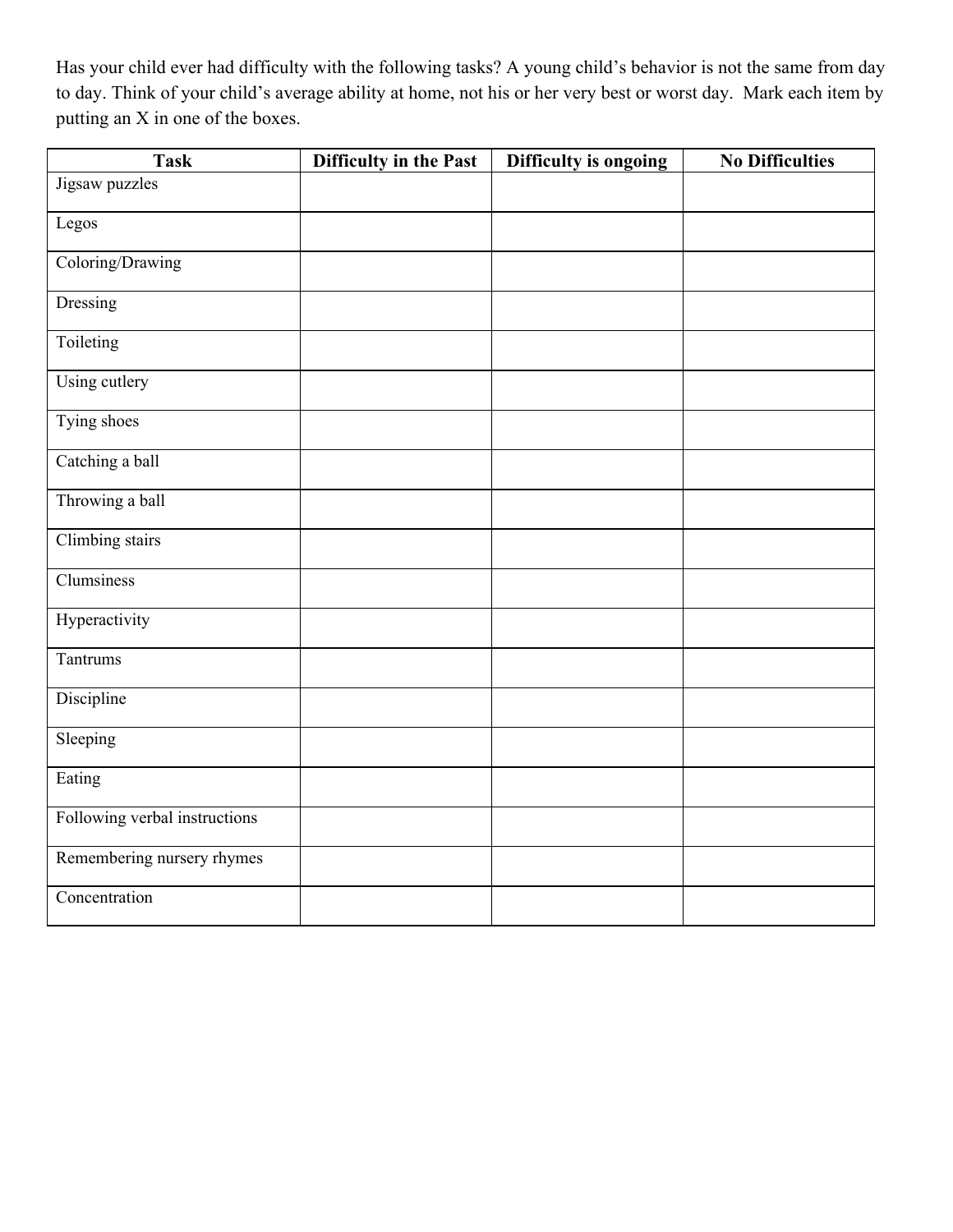### *Part 4. Social Development*

Directions: Place an X in the box that tells how frequently your child shows each feeling or behavior. Again, think of your child on an average day, at home or with friends. Mark each item by putting an X in one of the boxes.

| <b>Feeling or Behavior</b>                                        | <b>Always or almost</b><br>always | <b>Sometimes or</b><br><b>Partially</b> | <b>Never or almost</b><br>never |
|-------------------------------------------------------------------|-----------------------------------|-----------------------------------------|---------------------------------|
| Sticks to one activity (listens to a story, does                  |                                   |                                         |                                 |
| coloring) for at least 15 minutes at a time.                      |                                   |                                         |                                 |
| Accepts limits without getting upset.                             |                                   |                                         |                                 |
| Plays with toys without breaking them.                            |                                   |                                         |                                 |
| Plays well with other children (takes turns,<br>shares).          |                                   |                                         |                                 |
| Stops an activity when parents say to do so.                      |                                   |                                         |                                 |
| Keeps working at something until it is finished.                  |                                   |                                         |                                 |
| Does what parents ask him or her to do.                           |                                   |                                         |                                 |
| Waits his or her turn in games.                                   |                                   |                                         |                                 |
| Uses words rather than physical actions to settle                 |                                   |                                         |                                 |
| arguments with other children.<br>Likes to be with other people.  |                                   |                                         |                                 |
|                                                                   |                                   |                                         |                                 |
| Is easily frustrated.                                             |                                   |                                         |                                 |
| Describes others' feelings (such as happy, sad,<br>mad).          |                                   |                                         |                                 |
| Smiles, giggles, or laughs in response to<br>something funny.     |                                   |                                         |                                 |
| Goes to bed easily and without a struggle.                        |                                   |                                         |                                 |
| Asks permission to use something that belongs<br>to someone else. |                                   |                                         |                                 |